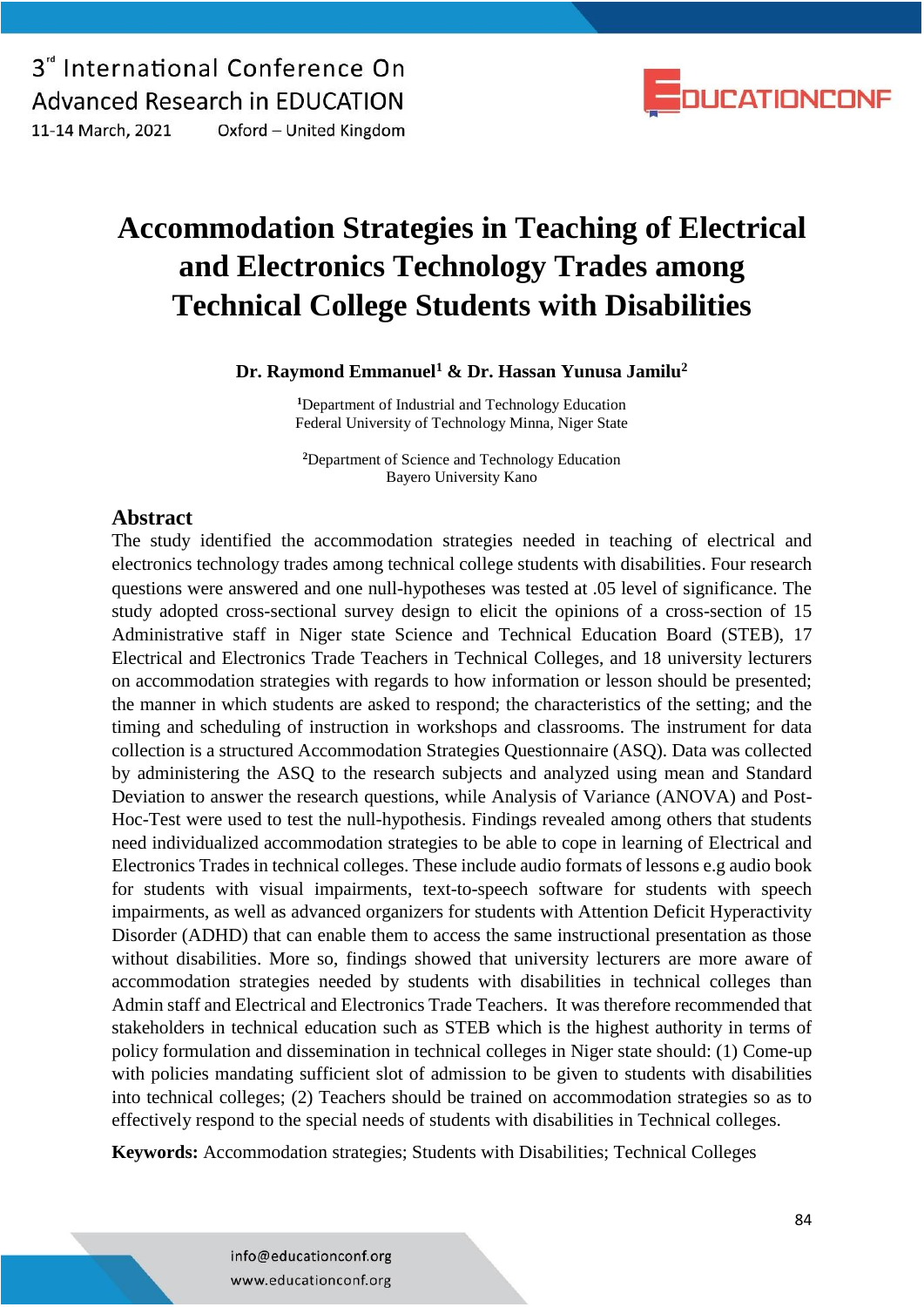3<sup>"</sup> International Conference On **Advanced Research in EDUCATION** Oxford - United Kingdom 11-14 March, 2021



#### **Introduction**

Nigeria like most developing countries is still struggling to make adequate provisions of quality education for students with disabilities, especially on mainstreaming basis. Disability refers to physical or mental impairment that significantly limits student's learning activities which include performing manual or practical tasks, walking, seeing, hearing, speaking or caring for oneself in school. Disability may be inherent due to genetic conditions or caused by injury or disease which can create a major disadvantage impacting upon the quality of life of an individual unless if he/she is given the needed support to enable him/her enjoy full inclusiveness in the society. Inclusive education in highly populated countries such as Nigeria is an opportunity to maximize the potentials of every individual irrespective of his/her gender or disabilities. According to Federal Republic of Nigeria (FRN, 2013), education is compulsory and a right of every Nigerian citizen, including persons with disabilities. Whereas this may be true in every theoretical sense, it is pathetic to state that in real life situations, individuals with disabilities are often discriminated educationally as they rarely secure admissions into mainstream schools such as technical colleges where students are prepared for the world of work. One of the causes of this discrimination may be due to stakeholders' inability to utilize possible ways of addressing disabled students' barriers to learning.

Teachers in technical colleges in Nigeria can address these barriers and create better access to learning by employing accommodation strategies. According to Thurlow, Elliott and Ysseldykes (1998) accommodation strategies are adaptations or changes to educational environments and practices designed to help students overcome the challenges presented by their disabilities. Expert in education have opined that in some instances, these barriers to learning can be relatively simple to address. For example, a student who finds it difficult to hold a screwdriver or plier in an electrical and electronics workshop because of poor finepsychomotor skills might require a special grip to help him/her complete a practical task (IRIS, 2019). In other instances, addressing learning barriers can prove to be more complex, as various categories of students with disabilities require individualized accommodation strategies that can address their specific problems in learning of difficult subjects such as Electrical and Electronic Technology Trade. To this end, barriers to learning can be related to: (1) The type of settings adopted in the workshop/classroom; (2) The timing and scheduling of instruction; (3) The manner in which students are assessed or asked to respond; and (4) How lesson is presented in electrical and electronics class and workshop (Jeremy, 2013).

Lesson presentation accommodation strategies may include provision of artificial limps, audio formats of lessons, (e.g audio book), text-to-speech software, adjustable hydraulic-ladder for electrical installation or advanced organizers that can enable disabled students to access the same electrical and electronics instructional tasks (IRIS, 2019). Response accommodations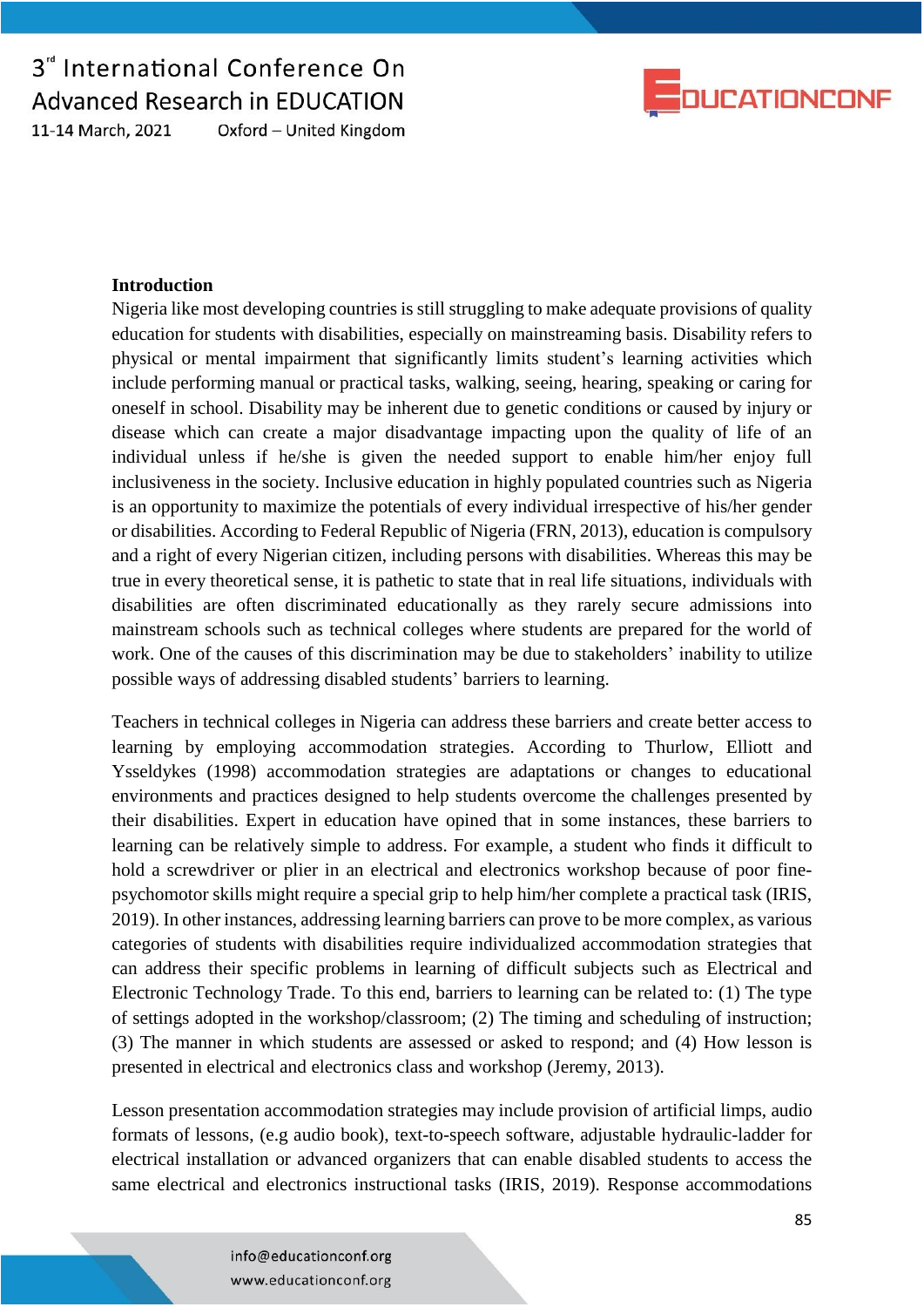

3<sup>"</sup> International Conference On **Advanced Research in EDUCATION** Oxford - United Kingdom 11-14 March, 2021

> strategies allow students with disabilities to demonstrate their learning or practical skills performances by completing instructional assignments or assessments through ways other than typical verbal or written responses. In general, instructional or testing environments should be well organized with a comfortable temperature, good ventilation, and minimal extraneous noise or other interruptions. Even under ideal conditions, however, some aspects of the environment or settings may present barriers for certain students with autism and Attention Deficit Hyper Activity Disorder (ADHD).

> Students with autism or ADHD might benefit from setting accommodation strategies by enjoying changes in the original setting of the classroom or workshop in learning of Electrical and Electronics Trades (Zigmond, 2003). Scheduling accommodations strategies involve changes in how time is allocated, scheduled and managed. Students with impairments may need scheduling accommodations to address issues related to effort, rate of performance, attention, and their own ability to monitor and manage time (Florida Department of Education, 2018). Many students with disabilities having overcome some certain barriers in normal dayto-day activities are often highly motivated and hardworking as such they can be able to bring these strengths and seriousness to classrooms and workshops in learning of Electrical and Electronic Technology Trades. However, Beech (2018) has warned that a good accommodations strategy should not change the expectations of learning or reduce the requirements of the tasks that students with disabilities are required to perform in technical colleges.

> Technical colleges are vocational training institutions in Nigeria that are saddled with the responsibility of imparting knowledge to individuals in applied sciences, technology and business particularly at craft and technical level. The programmes in these colleges which are equivalent to secondary schools are grouped into related trades. These includes: computer trades, mechanical trades, building trades, wood trades, hospitality trades, textile trades, printing trades, beauty culture trades, business trades and Electrical and Electronic Trades (FRN, 2013). Electrical and Electronic Trade is a general name used to describe trades that have direct bearing with practical skills in servicing/repairs of electrical/electronic equipment and appliances. The trades in this group include: electrical installation and maintenance work, appliances repairs as well as radio, television and electronic work (RTV). According to National Board for Technical Education (NBTE, 2001) minimum standards, these trades are designed to reflect a functional philosophy of education. Hence, trainees are expected to know how to troubleshoot or trace faults and repair electrical and electronic equipment. The graduates of these colleges, including students with disabilities if given the chances through effective accommodation strategies shall secure employment or set their own businesses and be able to employ others instead of begging on the streets.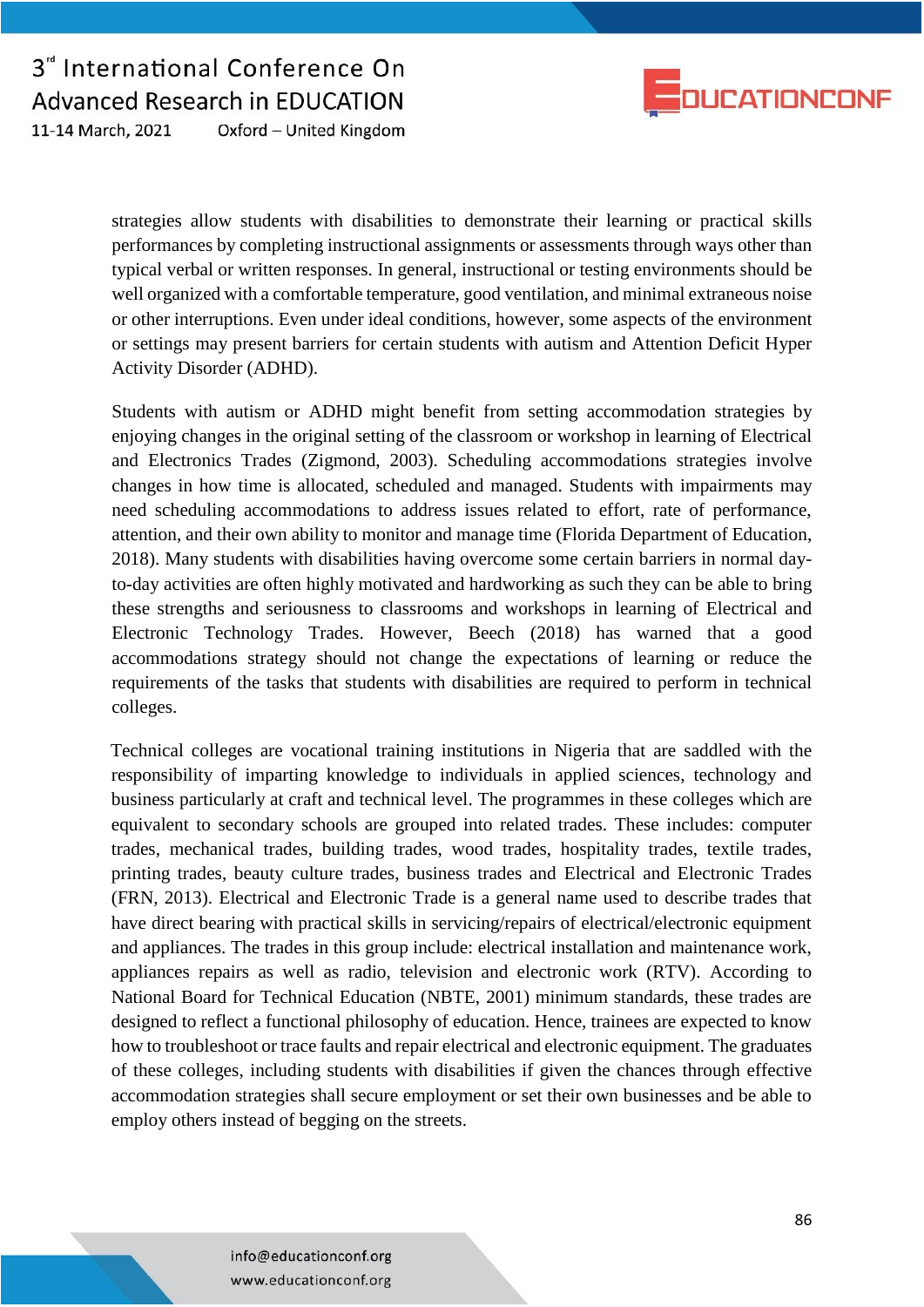



This is so because, despites governments' agitations and criminalization of discrimination against the disabled in education, healthcare and employment, the population of children with disabilities on the streets, who are out of school in Nigeria have reached alarming level. Even though Nigeria has endorsed several international treaties in support of Special Education Needs Disability (SEND) policies such as the United Nations (1993) Standard Rules on the Equalization of Opportunities for Persons with Disabilities, the Salamanca Declaration (1994), the United Nations Conventions on the Rights of Persons with Disabilities (2006), it has only recently provided the appropriate policy framework for special needs populations in 2015 and the inclusion of persons with disabilities in the school system in 2016. A report by United Nation Children's Fund (UNICEF, 2016) revealed that about 95% of children with disabilities in developing countries are out of school and 90% of them may never gain access to secondary education in their lifetime. More so, Natalie (2011) reported that out of every 1000 individuals with disabilities in Kogi and Niger states, only 20% had primary education, 8% had secondary education and 2% had tertiary education. This poses serious threats to their employability chances, health, mortality rate, security and overall national development. This precarious problem may not be unconnected with negligence from the side of government and lack of public awareness especially among officials, policy makers, professionals, parents, and other stakeholders who have shown low interest and commitment to inclusive and accessible education for students with disabilities.

With these scary statistics in the mainstream educational enrolment of the disabled, concerned researchers become more worried and prompted to further investigate whether there is difference in the opinion of stakeholders such as Admin Personnel in Science and Technical Education Board (STEB) in Niger state who select eligible candidates and give admissions into technical colleges as well as teachers in tertiary institutions and technical colleges on accommodation strategies that can be used to effectively help students with disabilities overcome their barriers to learning. By virtue of higher qualification attained in teaching of Electrical and Electronics courses, university lecturers may be more current concerning accommodations strategies among students with disabilities than their counterparts in technical colleges and admin staff in STEB in Niger state. Oladele, Sani and Adebayo (2018) asserted that most stakeholders are not aware of the 2015 and 2016 SEND policies and that teachers in Nigeria do not adapt accommodation strategies that can address the needs of learners with diverse background and disabilities.

In actual sense, accommodations strategies help students with disabilities to access the same instructional opportunities as students without disabilities, thereby leveling the playing field so as to provide equity among various categories of students. That is, providing each student with what he/she needs to successfully complete a given task or assignment in learning of Electrical and Electronics Trades. Therefore by promoting equity in technical colleges, Electrical and Electronics Trade teachers as well as Admin Personnel in STEB in Niger state can break down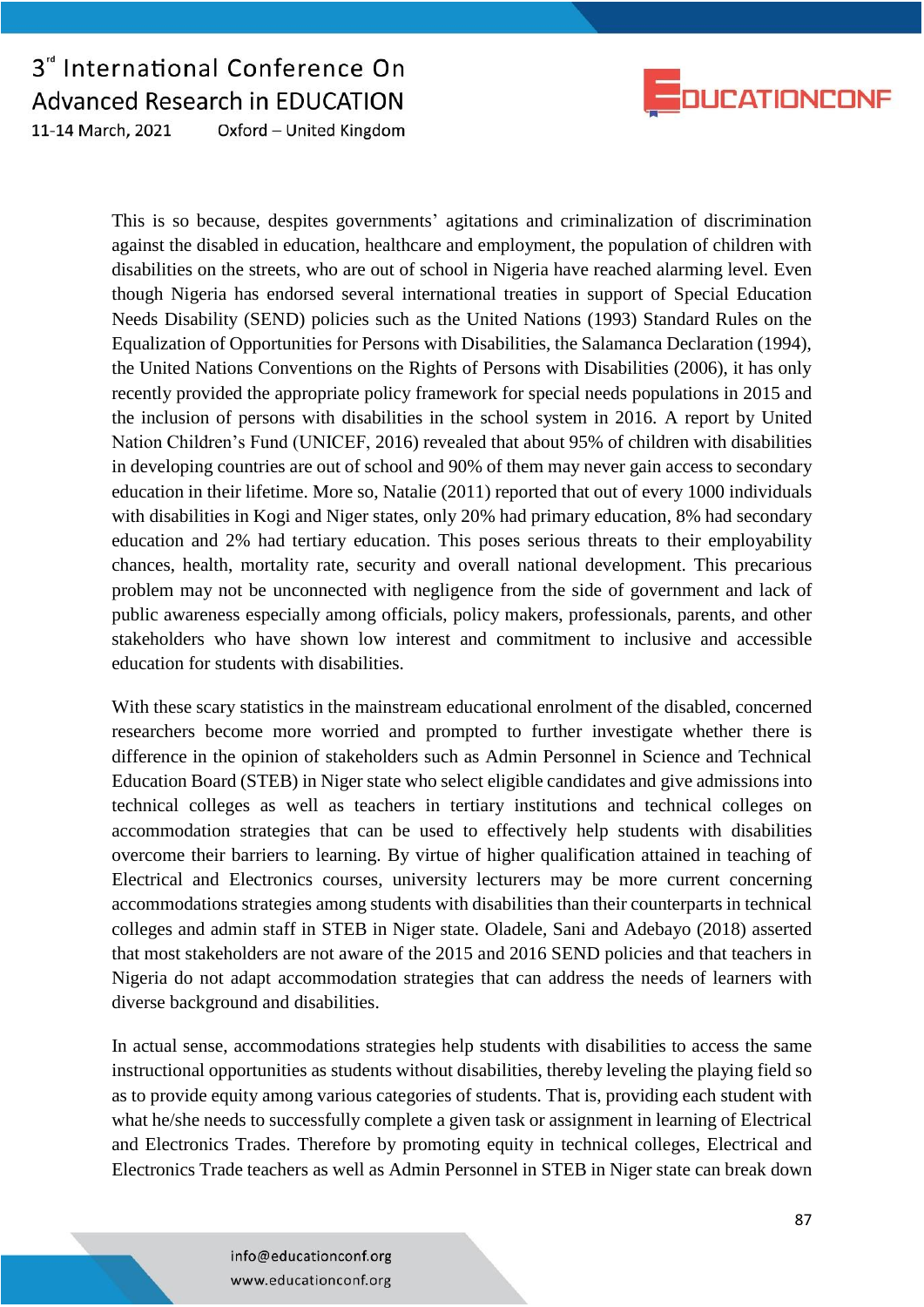

Oxford - United Kingdom 11-14 March, 2021

> the barriers that interfere with students' opportunities to access learning. Consequently, the present study ask a pertinent question: what are the accommodation strategies in teaching of Electrical and Electronics Trades among technical college students with disabilities in Niger state, Nigeria?

### **Objectives of the Study**

This study sought to investigate:

- 1. Lesson presentation accommodation strategies in teaching of Electrical and Electronics Technology Trades among technical college students with disabilities
- 2. Assessment accommodation strategies in teaching of Electrical and Electronics Technology Trades among technical college students with disabilities
- 3. Classroom/workshop setting accommodation strategies in teaching of Electrical and Electronics Technology Trades among technical college students with disabilities
- 4. Timing and scheduling accommodation strategies in teaching of Electrical and Electronics Technology Trades among technical college students with disabilities

### **Research Questions**

The following research questions were answered:

- 1. What are the lesson presentation accommodation strategies in teaching of Electrical and Electronics Technology Trades among technical college students with disabilities?
- 2. What are the assessment accommodation strategies in teaching of Electrical and Electronics Technology Trades among technical college students with disabilities?
- 3. What are the classroom/workshop setting accommodation strategies in teaching of Electrical and Electronics Technology Trades among technical college students with disabilities?
- 4. What are the timing and scheduling accommodation strategies in teaching of Electrical and Electronics Technology Trades among technical college students with disabilities?

**Research Hypothesis:** There is no significant difference in the mean ratings of Admin Personnel, Electrical and Electronic Teachers in Universities and Technical Colleges on accommodations strategies in teaching of Electrical and Electronics Trades among students with disabilities

## **Methodology**

The study adopted cross-sectional survey design. The population of the study is 50 subjects consisting of a cross-section of 15 Administrative staff in Niger state Science and Technical Education Board (STEB), 17 Electrical and Electronics Trade Teachers in Technical Colleges, and 18 university lecturers in Federal University of Technology Minna, Niger state. The area of the study is Niger state, Nigeria. The instrument for data collection is a structured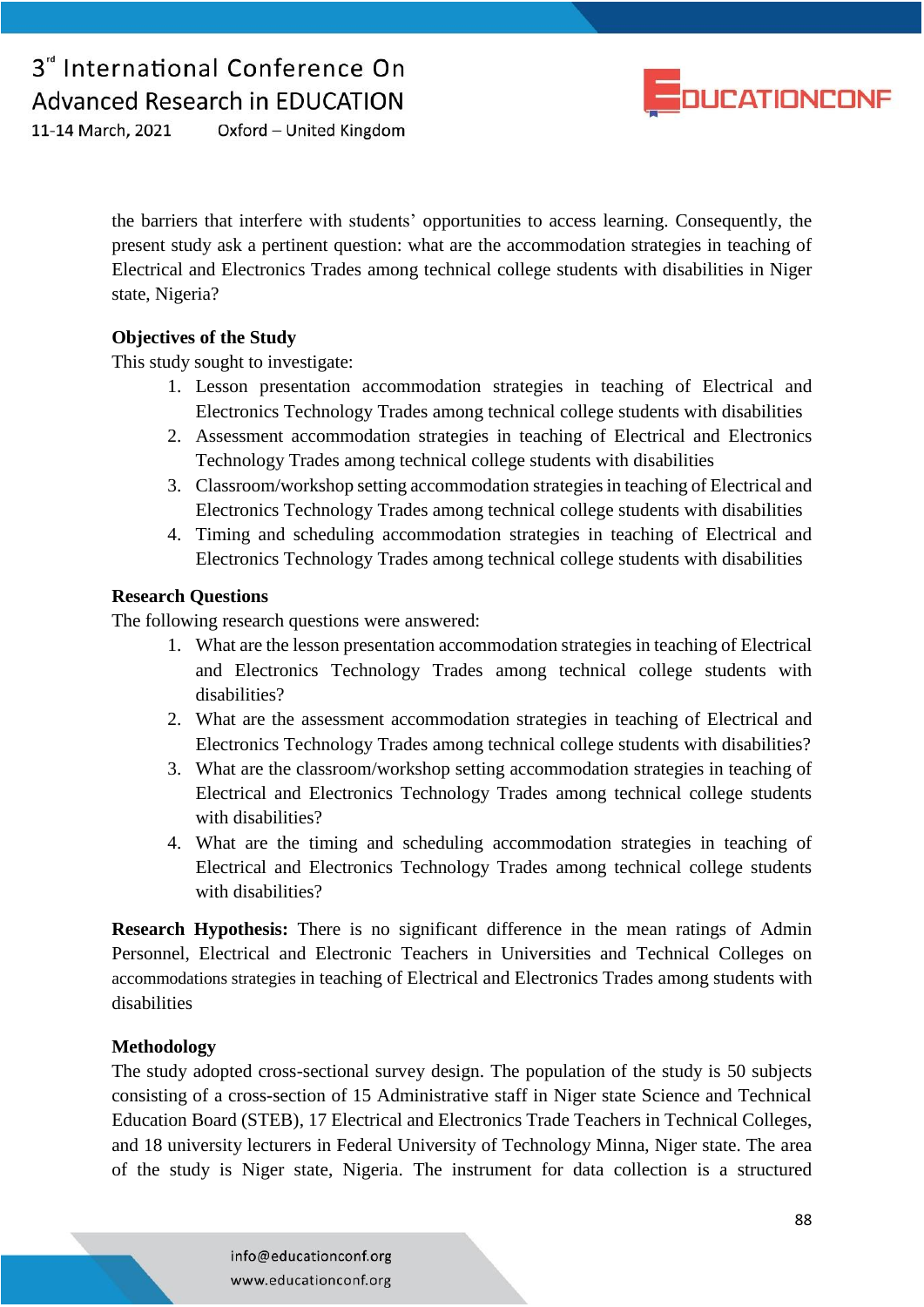

3<sup>"</sup> International Conference On **Advanced Research in EDUCATION** 11-14 March, 2021 Oxford - United Kingdom

> Accommodation Strategies Questionnaire (ASQ). The ASQ was constructed by the researchers and is made up of four sections A, B, C and D with regards to how information or lesson should be presented; the manner in which students are asked to respond; the characteristics of the setting; and the timing and scheduling of instruction in workshops and classrooms. The instrument is based on five response options of Strongly Agree (SA), Agree (A), Undecided (U) Disagree (D) and Strongly Disagree (SD). These response options have corresponding magnitudes of 5, 4, 3, 2 and 1 respectively. The ASQ was validated by three experts in electrical and electronics technology education from the Department of Industrial and Technology Education, Federal University of Technology Minna, Niger state. The experts were requested to suggest modifications on the structure of the items, organization as well as their appropriateness and then rated them according to their suitability for use in the present study. The suggestions made were effected in the final copies of the instruments.

> The reliability of the ASQ was established after a pilot test was carried out in Kaduna state using 30 subjects of similar characteristics but different location with the main population of the study. The reliability coefficient was calculated using split half method yielding a Pearson Product Moment Correlation coefficient (r) of 0.78. Data was collected by administering the ASQ to the research subjects and analyzed using mean and Standard Deviation to answer the research questions, while Analysis of Variance (ANOVA) and Post-Hoc-Test were used to test the null-hypothesis. For the purpose of making decisions in answering the research questions, items with the mean scores of 3.00 and above were considered agreed by the respondents while, those with the mean score of 2.99 and below were considered disagreed by the respondents.

#### **Results**

**= 18**

**Research Question One:** What are the lesson presentation accommodation strategies in teaching of Electrical and Electronics Technology Trades among technical college students with disabilities?

### **Table 1: Lesson presentation accommodation strategies in teaching of Electrical and Electronics Technology Trades among technical college students with disabilities**

| 18         |                                                                            |      |                 |      |                 |                  |                 |               |                 |        |  |
|------------|----------------------------------------------------------------------------|------|-----------------|------|-----------------|------------------|-----------------|---------------|-----------------|--------|--|
| ${\bf SN}$ | <b>ITEMS</b>                                                               |      | SD <sub>1</sub> |      | SD <sub>2</sub> | $\overline{X}_2$ | SD <sub>3</sub> |               | SD <sub>A</sub> | RMK    |  |
|            | Utilizing text to speech software for<br>in<br>with<br>students<br>problem | 2.20 | .41             | 2.70 | .58             |                  |                 | 4.83 .71 3.32 | .57             | Agreed |  |

 $N_1 = 15$ ,  $N_2 = 17$ ,  $N_3$ 

| Utilizing text to speech software for<br>with<br>problem<br>students<br>1n                                                                                                          | 2.20 | .41 | 2.70 | .58 | 4.83 | .71 | 3.32 | .57 | Agreed |
|-------------------------------------------------------------------------------------------------------------------------------------------------------------------------------------|------|-----|------|-----|------|-----|------|-----|--------|
| understanding<br>electronic<br>components colour coding                                                                                                                             |      |     |      |     |      |     |      |     |        |
| Use of digital text with on-demand<br>electrical dictionary for students<br>problems<br>who<br>have<br>1n<br>comprehending<br>electrical<br>and<br>electronics terms and parameters | 3.93 | .70 | 3.41 | .50 | 4.11 | .58 | 3.80 | .60 | Agreed |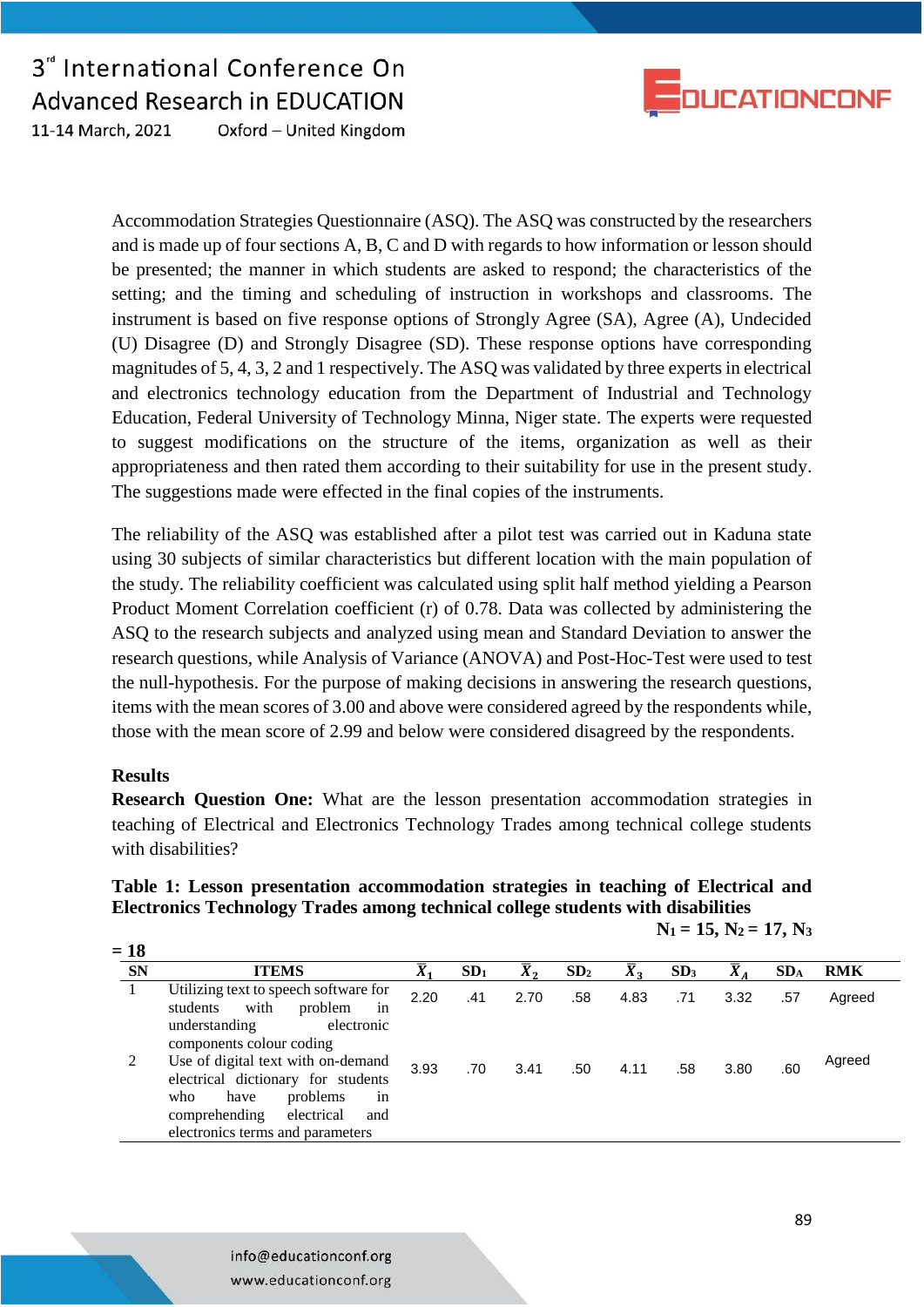## 3<sup>d</sup> International Conference On **Advanced Research in EDUCATION**



11-14 March, 2021 Oxford - United Kingdom

| $\overline{3}$ | Providing braille electrical circuit                                                                                                                                                                            | 3.53 | .74 | 3.59 | .51 | 4.17 | .62 | 3.78 | .62 | Agreed    |
|----------------|-----------------------------------------------------------------------------------------------------------------------------------------------------------------------------------------------------------------|------|-----|------|-----|------|-----|------|-----|-----------|
|                | boards during practical sessions for                                                                                                                                                                            |      |     |      |     |      |     |      |     |           |
| $\overline{4}$ | students with visual impairments<br>Use of advanced organisers and<br>paraphrasing for students who have<br>difficulties in comprehending oral                                                                  | 2.53 | .52 | 3.47 | .72 | 4.61 | .92 | 3.60 | .72 | Agreed    |
| 5              | presentation of information<br>Employing the use of graphic<br>organisers and<br>note-takers<br>for<br>with<br>challenges<br>students<br>in<br>electrical<br>remembering<br>circuit                             | 1.07 | .59 | 1.41 | .71 | 2.28 | .67 | 1.62 | .81 | Disagreed |
| 6              | symbols and diagrams<br>Reducing visual and auditory<br>distractions for students who cannot<br>stay focused or maintain attention                                                                              | 1.67 | .72 | 3.41 | .51 | 3.17 | .79 | 2.80 | .71 | Disagreed |
| 7.             | in workshops and classrooms<br>Provision of large-print on paper<br>base materials or enlarge text on<br>computer-based<br>programs<br>for                                                                      | 2.80 | .86 | 3.41 | .62 | 3.89 | .68 | 3.40 | .90 | Agreed    |
| 8.             | students with vision impairment<br>who are unable to see regular prints<br>Allowing students with visual<br>impairments to use magnifying<br>glasses to view and work on<br>electrical and electronics circuits | 2.73 | .70 | 3.53 | .62 | 2.72 | .57 | 2.97 | .61 | Disagreed |

Data analyzed in Table 1 shows that respondents agreed with all the items on lesson presentation accommodation strategies in teaching of Electrical and Electronics Technology Trades among technical college students with disabilities except items 5, 6 and 8.

**Research Question Two:** What are the assessment accommodation strategies in teaching of Electrical and Electronics Technology Trades among technical college students with disabilities?

| Table 2: Assessment accommodation strategies in teaching of Electrical and Electronics |
|----------------------------------------------------------------------------------------|
| Technology Trades among technical college students with disabilities                   |

|           |                                                                                                                                                                                                                                                                                                    | $N_1 = 15$ , $N_2 = 17$ , $N_3 = 18$ |                 |                  |                 |                  |                 |                  |                 |                  |
|-----------|----------------------------------------------------------------------------------------------------------------------------------------------------------------------------------------------------------------------------------------------------------------------------------------------------|--------------------------------------|-----------------|------------------|-----------------|------------------|-----------------|------------------|-----------------|------------------|
| <b>SN</b> | <b>ITEMS</b>                                                                                                                                                                                                                                                                                       | $\overline{X}_1$                     | SD <sub>1</sub> | $\overline{X}_2$ | SD <sub>2</sub> | $\overline{X}_3$ | SD <sub>3</sub> | $\overline{X}_A$ | SD <sub>A</sub> | <b>RMK</b>       |
| 1<br>2    | Train<br>with<br>verbal<br>students<br>communication impairment to draw<br>electrical circuits and respond to<br>questions on tablet or computer<br>during tests and examinations<br>Employ trained interpreters or sign<br>aid<br>language<br>experts<br>to<br>communication of electrical<br>and | 2.33<br>2.93                         | .48<br>.79      | 2.47<br>3.41     | .62<br>.51      | 3.67<br>3.61     | .69<br>.90      | 2.86<br>3.34     | .60<br>.70      | Agreed<br>Agreed |
| 3         | electronic terms to students with<br>impairments<br>during<br>hearing<br>examinations<br>students<br>who<br>experience<br>Let<br>difficulties<br>in<br>and<br>grammar                                                                                                                              | 3.73                                 | .96             | 2.71             | .59             | 3.61             | .70             | 3.34             | .75             | Agreed           |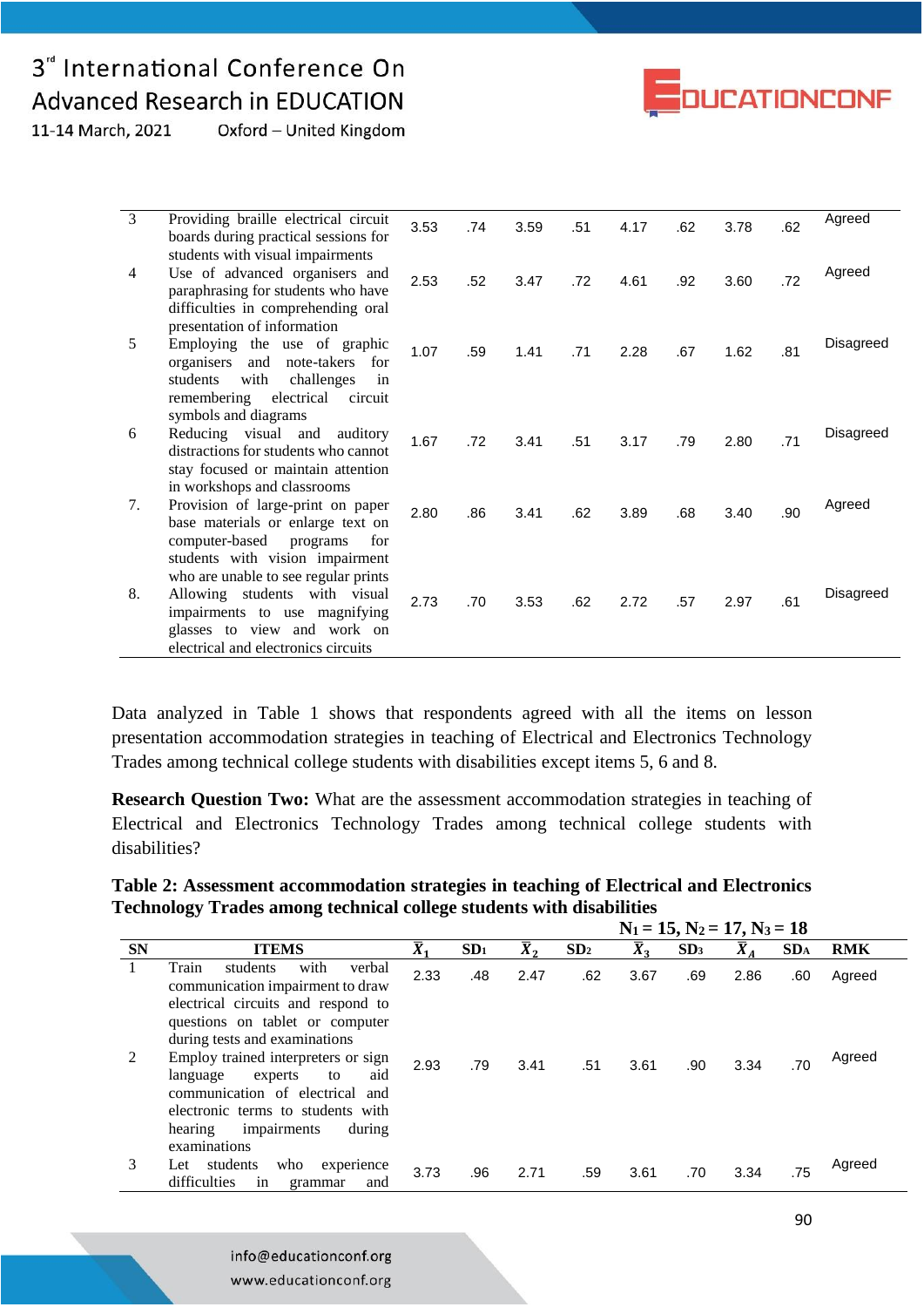## 3<sup>rd</sup> International Conference On **Advanced Research in EDUCATION**



11-14 March, 2021 Oxford - United Kingdom

| 4  | punctuation use word-processing<br>devices with grammar-checking<br>features to answer questions<br>Allow students who experience<br>difficulties in electrical calculations<br>to use sheets of basic maths facts to<br>respond to questions that involve | 3.73 | .88 | 2.65 | .91 | 3.67 | .77 | 3.34 | .85 | Agreed |
|----|------------------------------------------------------------------------------------------------------------------------------------------------------------------------------------------------------------------------------------------------------------|------|-----|------|-----|------|-----|------|-----|--------|
| 5  | much calculations<br>Provide tools with special grips to<br>students with poor fine-motor skills<br>complete<br>electronic<br>to                                                                                                                           | 2.80 | .86 | 4.71 | .79 | 3.33 | .77 | 3.64 | .80 | Agreed |
| 6  | troubleshooting tasks<br>Supply templates and guides for<br>students with learning disorder to<br>complete electrical and electronic<br>homework<br>practical<br>and                                                                                       | 2.73 | .69 | 3.35 | .82 | 3.61 | .70 | 3.26 | .73 | Agreed |
| 7. | assignments<br>Students who have<br>inadequate<br>pencil grasp should use mechanical<br>pencils during electrical<br>and<br>drawings<br>electronics<br>tests<br><sub>or</sub><br>examinations                                                              | 3.00 | .84 | 3.65 | .61 | 3.28 | .67 | 3.32 | .71 | Agreed |

Data analysis presented in Table 2 reveals that respondents adjudged all the items as assessment

accommodation strategies in teaching of Electrical and Electronics Technology Trades among

technical college students with disabilities.

**Research Question Three:** What are the classroom setting accommodation strategies in teaching of Electrical and Electronics Technology Trades among technical college students with disabilities?

### **Table 3: Classroom setting accommodation strategies in teaching of Electrical and Electronics Technology Trades among technical college students with disabilities**

|              |                                                                                                                                                                                                           |                  |                 | $N_1 = 15$ , $N_2 = 17$ , $N_3 = 18$ |                 |                  |                 |                  |                 |            |  |
|--------------|-----------------------------------------------------------------------------------------------------------------------------------------------------------------------------------------------------------|------------------|-----------------|--------------------------------------|-----------------|------------------|-----------------|------------------|-----------------|------------|--|
| <b>SN</b>    | <b>ITEMS</b>                                                                                                                                                                                              | $\overline{X}_1$ | SD <sub>1</sub> | $\overline{X}_2$                     | SD <sub>2</sub> | $\overline{X}_3$ | SD <sub>3</sub> | $\overline{X}_A$ | SD <sub>A</sub> | <b>RMK</b> |  |
| $\mathbf{1}$ | Provide pre-requisite<br>setting in<br>workshop/classroom<br>(example,<br>sitting near teacher) to students who<br>have problem in staying focused or<br>maintaining attention                            | 2.53             | .74             | 2.64                                 | .61             | 4.33             | .68             | 3.22             | .62             | Agreed     |  |
| 2            | Stimulate<br>small-group<br>settings,<br>settings and regular<br>one-on-one<br>procedures<br>accommodate<br>to<br>students<br>who<br>experience<br>regulating<br>difficulties<br>in<br>their<br>behaviour | 2.33             | .39             | 2.70                                 | .59             | 4.00             | .68             | 3.06             | .54             | Agreed     |  |
| 3            | Allow<br>with<br>students<br>visual<br>impairments<br>to<br>seat<br>near<br>whiteboards in learning of electrical<br>and electronics trades                                                               | 2.63             | .81             | 2.70                                 | .68             | 4.11             | .67             | 3.19             | .74             | Agreed     |  |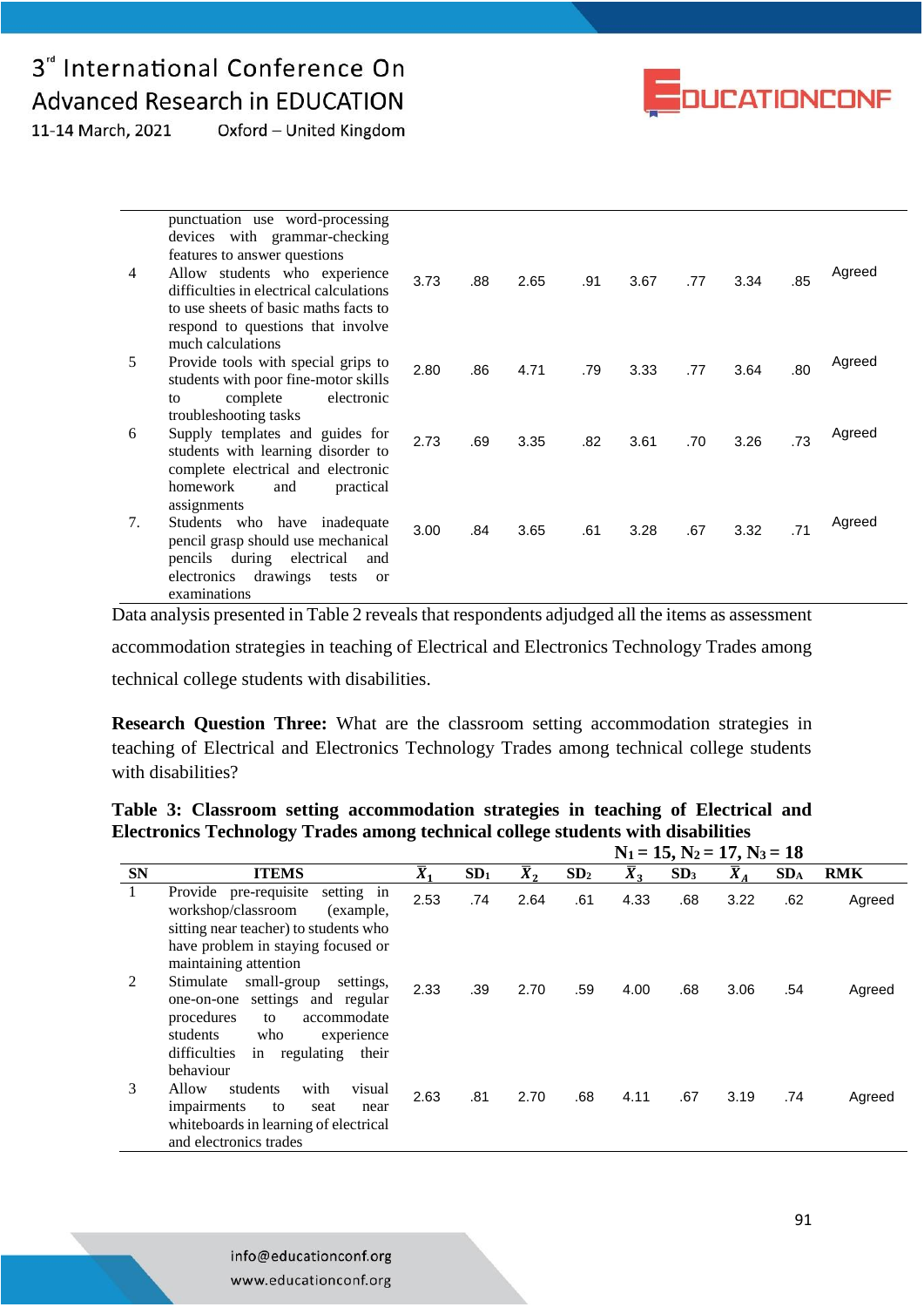## 3<sup>rd</sup> International Conference On **Advanced Research in EDUCATION**



11-14 March, 2021 Oxford - United Kingdom

|   | Change classrooms settings in<br>favour of students with hearing                                                                                                   | 2.07 | .76 | 2.64 | .61 | 4.00 | .76 | 3.06 | .73 | Agreed    |
|---|--------------------------------------------------------------------------------------------------------------------------------------------------------------------|------|-----|------|-----|------|-----|------|-----|-----------|
|   | impairments<br>with<br>Allow<br>students<br>physical<br>challenges such as<br>mobility<br>problem to seat near electrical                                          | 1.67 | .71 | 2.53 | .80 | 2.11 | .88 | 2.13 | .78 | Disagreed |
| 6 | outlets during practical classes<br>Provision of adaptive furniture or<br>equipment such as adjustable-<br>height desk for students<br>with<br>physical challenges | 2.00 | .84 | 4.77 | .66 | 3.44 | .61 | 3.46 | .72 | Agreed    |

Analysis shown in Table 3 reveals that respondents accepted all the items as the classroom setting accommodation strategies in teaching of Electrical and Electronics Technology Trades among technical college students with disabilities except item 5.

**Research Question Four:** What are the timing and scheduling accommodation strategies in teaching of Electrical and Electronics Technology Trades among technical college students with disabilities?

|           |                                                                                                                                                                                    |                  |                 |             | $131 - 133.132 - 173.133 - 10$<br>$\overline{X}_3$<br>SD <sub>2</sub><br>SD <sub>3</sub><br>SD <sub>A</sub><br><b>RMK</b><br>$\bar{X}_A$<br>.62<br>4.32<br>.92<br>3.72<br>7.43<br>.62<br>3.23<br>.83<br>2.74<br>.72<br>.57<br>.49<br>3.49<br>.74<br>3.51 |      |     |      |     |           |
|-----------|------------------------------------------------------------------------------------------------------------------------------------------------------------------------------------|------------------|-----------------|-------------|----------------------------------------------------------------------------------------------------------------------------------------------------------------------------------------------------------------------------------------------------------|------|-----|------|-----|-----------|
| <b>SN</b> | <b>ITEMS</b>                                                                                                                                                                       | $\overline{X}_1$ | SD <sub>1</sub> | $\bar{X}_2$ |                                                                                                                                                                                                                                                          |      |     |      |     |           |
| 1         | Extended<br>complete<br>time<br>to<br>electrical and electronics practical<br>tasks for students who cannot do<br>well under pressure and tight<br>schedule                        | 3.27             | .43             | 3.47        |                                                                                                                                                                                                                                                          |      |     |      |     | Agreed    |
| 2         | Providing intermittent breaks and<br>clear tasks schedule on case-by-<br>case basis to electronics students<br>who experience difficulties in<br>staying on tasks until completion | 2.40             | .63             | 2.53        |                                                                                                                                                                                                                                                          |      |     |      |     | Disagreed |
| 3         | practical tasks<br>Breaking<br>in<br>electrical and electronics workshop<br>into parts for students<br>who<br>experience difficulty in continuous<br>tasks performance             | 3.73             | .79             | 3.35        |                                                                                                                                                                                                                                                          |      |     |      |     | Agreed    |
| 4         | Provision of electronic devices such<br>as alarms, timers and organisers for<br>students<br>who<br>experience<br>difficulties<br>responding<br>in<br>to                            | 2.87             | .83             | 3.65        | .61                                                                                                                                                                                                                                                      | 3.56 | .65 | 3.62 | .74 | Agreed    |

**Table 4: Timing and scheduling accommodation strategies in teaching of Electrical and Electronics Technology Trades among technical college students with disabilities**  $N_1 = 15, N_2 = 17, N_3 = 18$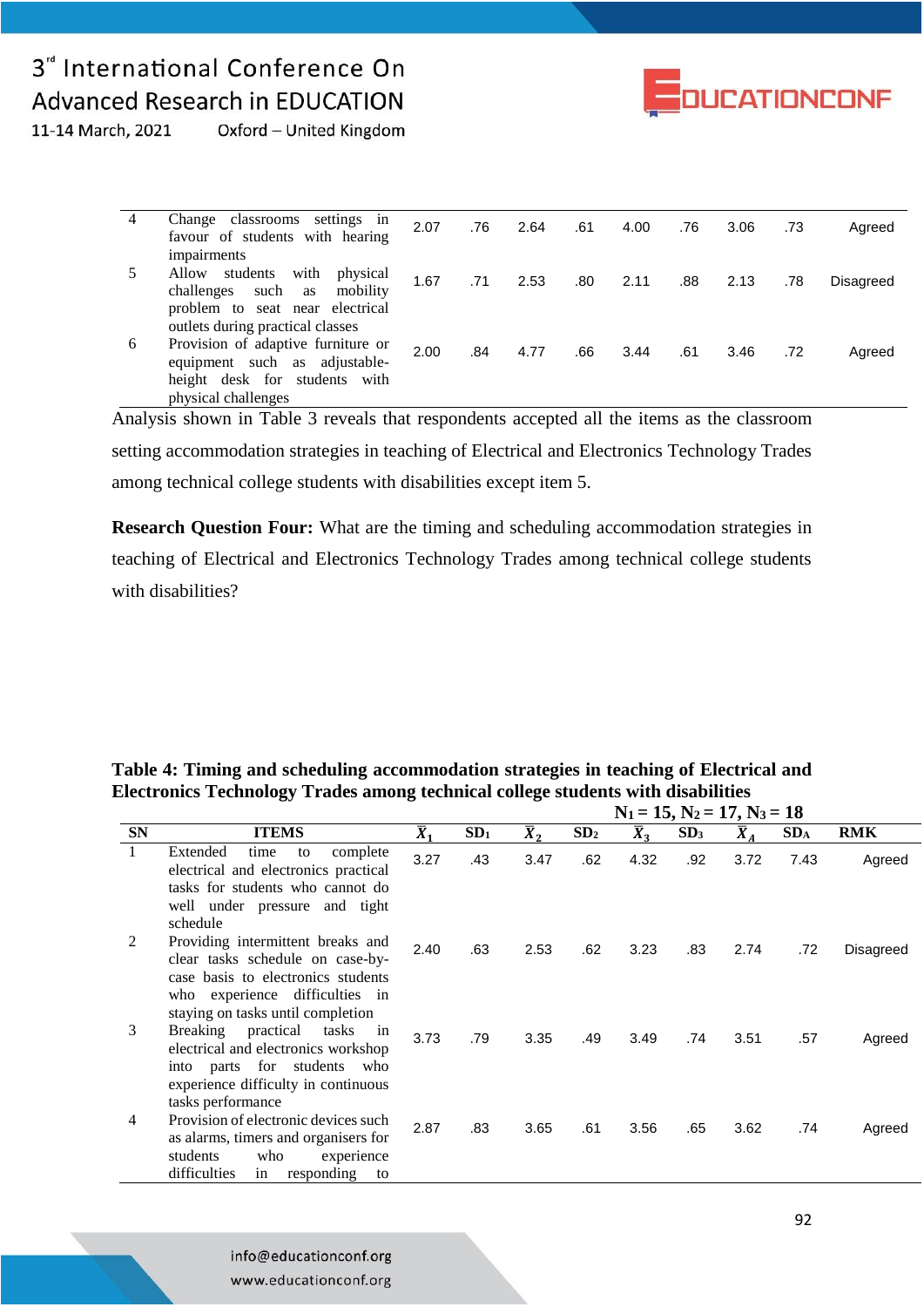## 3<sup>"</sup> International Conference On **Advanced Research in EDUCATION**



Oxford - United Kingdom 11-14 March, 2021

| 5  | schedules and timings in learning of<br>electrical and electronics trades<br>Allow students on medication that<br>causes behavioural changes such as<br>drowsiness to perform tasks at a     | 4.80 | .77 | 2.29 | .47 | 2.45 | .96 | 3.57 | 8.02 | Agreed    |
|----|----------------------------------------------------------------------------------------------------------------------------------------------------------------------------------------------|------|-----|------|-----|------|-----|------|------|-----------|
| 6  | more convenient schedule or time<br>limits<br>Reinforce<br>time<br>for<br>students<br>assignments<br>on<br>who<br>complete assignments quickly but<br>inaccurately in learning of electrical | 2.67 | .61 | 3.82 | .63 | 2.90 | .86 | 2.63 | .73  | Disagreed |
| 7. | and electronics trades<br>Provide visual schedule to students<br>who experience difficulties in<br>remembering what to do during<br>electrical<br>electronics<br>and<br>troubleshooting      | 2.93 | .88 | 3.29 | .47 | 4.33 | .76 | 3.47 | .62  | Agreed    |

Data presented and analyzed in Table 4 indicate that respondents agreed with all the items except 2 and 6 as the timing and scheduling accommodation strategies in teaching of Electrical and Electronics Technology Trades among technical college students with disabilities.

**Research Hypothesis:** There is no significant difference in the mean ratings of Admin Personnel, Electrical and Electronic Teachers in Universities and Technical Colleges on accommodations strategies in teaching of Electrical and Electronics Trades among students with disabilities

| Table 5: Summary of Analysis of Variance (ANOVA) on the Mean Ratings of Admin   |  |
|---------------------------------------------------------------------------------|--|
| Personnel, Teachers in Universities and Technical Colleges on Accommodations    |  |
| Strategies in Teaching of Electrical and Electronics Trades among Students with |  |
| <b>Disabilities</b>                                                             |  |

|                       | <b>Sum of Squares</b> | df | <b>Mean Square</b> |         | Sig. |
|-----------------------|-----------------------|----|--------------------|---------|------|
| <b>Between Groups</b> | 34.368                |    | 17.184             | 394.198 | .000 |
| <b>Within Groups</b>  | 2.049                 | 47 | .044               |         |      |
| Total                 | 36.416                | 49 |                    |         |      |

The result presented in Table 5 shows F-calculated value for the mean ratings of respondents with a significance of F at .000 which is less than .05. This result shows that there is statistically significant difference between the mean ratings of Admin Personnel, Electrical and Electronic Teachers in Universities and Technical Colleges on accommodations strategies in teaching of Electrical and Electronics Trades among students with disabilities.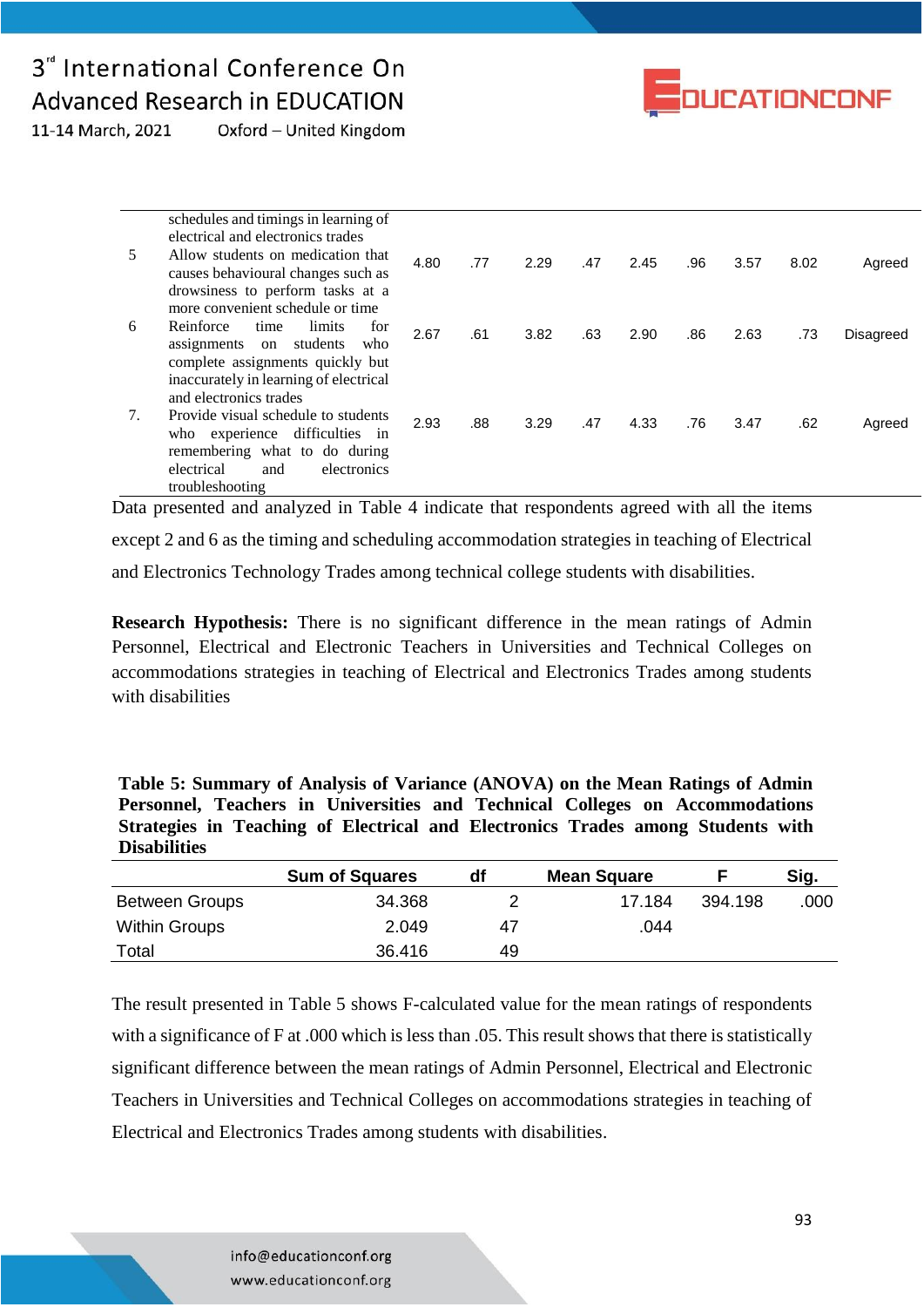# 3<sup>"</sup> International Conference On **Advanced Research in EDUCATION**



11-14 March, 2021 Oxford - United Kingdom

| Table 6: Post-Hoc-Test on the Mean Ratings of Admin Personnel, Teachers in      |  |  |  |  |  |  |
|---------------------------------------------------------------------------------|--|--|--|--|--|--|
| Universities and Technical Colleges on Accommodations Strategies in Teaching of |  |  |  |  |  |  |
| <b>Electrical and Electronics Trades among Students with Disabilities</b>       |  |  |  |  |  |  |

| (I) Groups         | (J) Groups      | <b>Mean</b>             | <b>Std. Error</b> | Sig. |
|--------------------|-----------------|-------------------------|-------------------|------|
|                    |                 | Difference (I-J)        |                   |      |
|                    | Tech Col        |                         |                   |      |
| <b>Admin Staff</b> | <b>Teachers</b> | $-.66234*$              | .07396            | .000 |
|                    | Univ. Lecturers | $-1.98889$ <sup>*</sup> | .07299            | .000 |
| <b>Tech Col</b>    | Admin Staff     | $.66234*$               | .07396            | .000 |
| <b>Teachers</b>    | Univ. Lecturers | $-1.32655$ <sup>*</sup> | .07061            | .000 |
|                    | Admin Staff     | 1.98889*                | .07299            | .000 |
| Univ. Lecturers    | Tech Col        | $1.32655$ <sup>*</sup>  | .07061            | .000 |
|                    | Teachers        |                         |                   |      |

The result in Table 6 shows that the mean ratings of the three respondents is statistically different with the University Lecturers scoring the highest at the mean difference (I-J) of 1.32, followed by Technical College teachers with the mean difference (I-J) of 0.67 and then the Admin Staff with the mean difference (I-J) at negative values.

### **Discussion of Findings**

The findings that emerged on research question one show that respondents agreed with all the items on lesson presentation accommodation strategies in teaching of Electrical and Electronics Technology Trades among technical college students with disabilities except items 5, 6 and 8. This means that respondents are of the opinion that with use of emergent gadgets such as digital text with on-demand electrical dictionary as well as advanced organizers, students who find it difficult to comprehend terms and parameters related to electrical and electronics can be accommodated to overcome their barriers to learning. This finding is in agreement with the of IRIS (2019) which stated that the use of text-to-speech software, adjustable hydraulic-ladder for electrical installation or advanced organizers can help in presenting lessons to students with disabilities so as to enable them access the same electrical and electronics instructional tasks as those without disabilities.

Findings on research question two indicated that respondents adjudged all the items except number one as assessment accommodation strategies in teaching of Electrical and Electronics Technology Trades among technical college students with disabilities. These assessment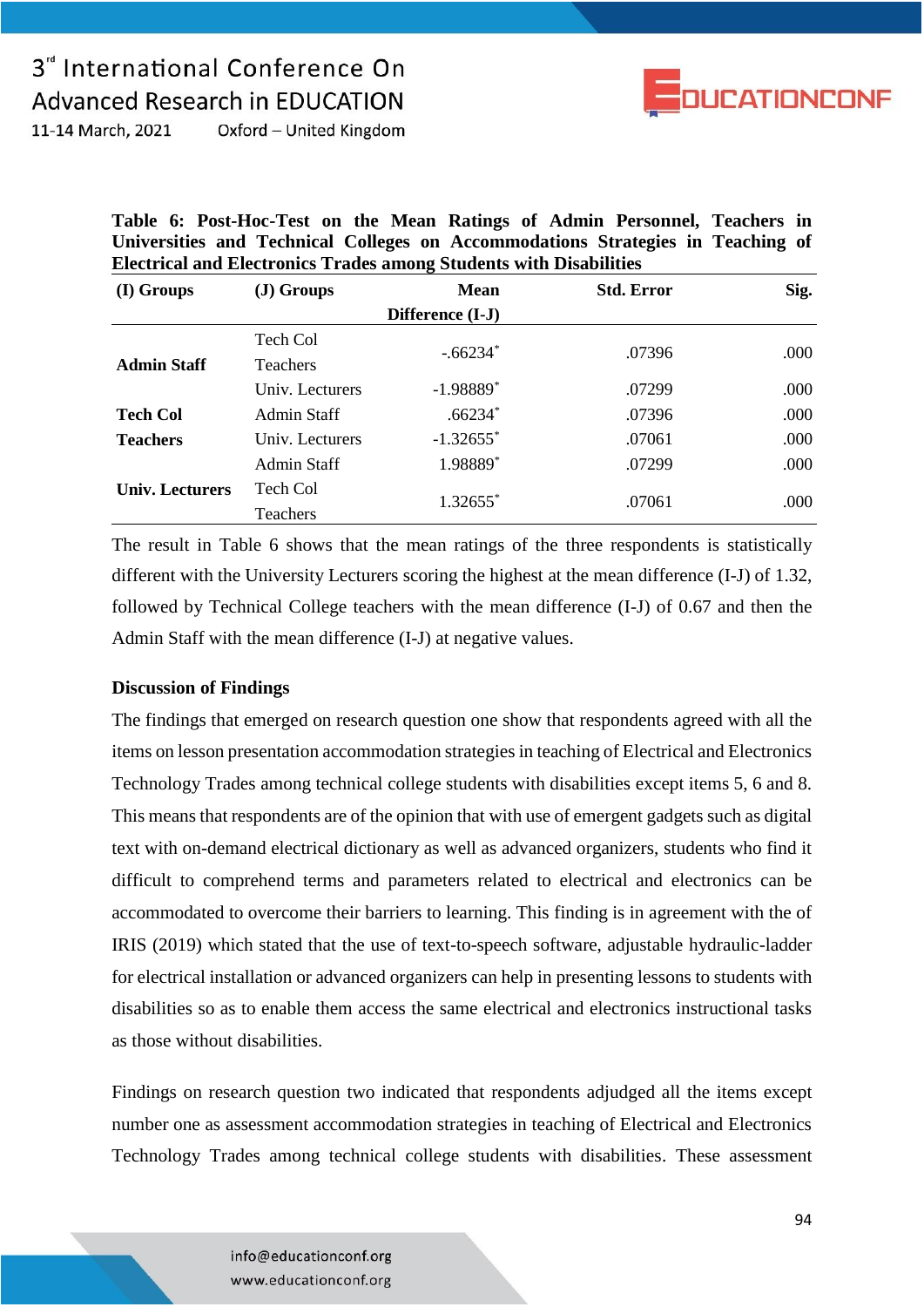

accommodation strategies according to this finding include: employment of trained interpreters or sign language experts to aid communication of electrical and electronics terms during assessment of students with hearing impairments as well as use of basic math facts, calculators, and word processing devices for students with calculation difficulties. This discovery is in line with Thurlow, Elliott and Ysseldykes (1998) assertion that accommodation strategies are adaptations or changes to educational environments and practices designed to help students overcome the challenges presented by their disabilities. However teachers must ensure that the assessment accommodation strategies did not place students below the benchmark of the minimum requirement of the subject.

The analysis shown in Table 3 was used to answer research question three. Findings that emerged reveals that respondents accepted all the items as the classroom setting accommodation strategies in teaching of Electrical and Electronics Technology Trades among technical college students with disabilities except item 5. The setting accommodation strategies discovered include: Provision of pre-requisite setting in workshop/classroom (example, sitting near teacher) to students who have problem in staying focused or maintaining attention as well as stimulate small-group settings, one-on-one settings and regular procedures to accommodate students who experience difficulties in regulating their behaviour. This concurs with the opinion of Zigmond (2003) that students with autism or ADHD might benefit from setting accommodation strategies by enjoying changes in the original setting of the classroom or workshop in learning of Electrical and Electronics Trades.

Findings on research question four revealed that respondents agreed with all the items except 2 and 6 as the timing and scheduling accommodation strategies in teaching of Electrical and Electronics Technology Trades among technical college students with disabilities. These strategies include: Extended time to complete electrical and electronics practical tasks for students who cannot do well under pressure and tight schedule; breaking practical tasks in electrical and electronics workshop into parts for students who experience difficulty in continuous tasks performance as well as allowing students on medication that causes behavioral changes such as drowsiness to perform tasks at a more convenient schedule or time. More so, the Analysis of Variance (ANOVA) in Table 5 shows that there is statistically significant difference in the mean ratings of Admin Personnel, Electrical and Electronic

> info@educationconf.org www.educationconf.org

**DUCATIONCONF**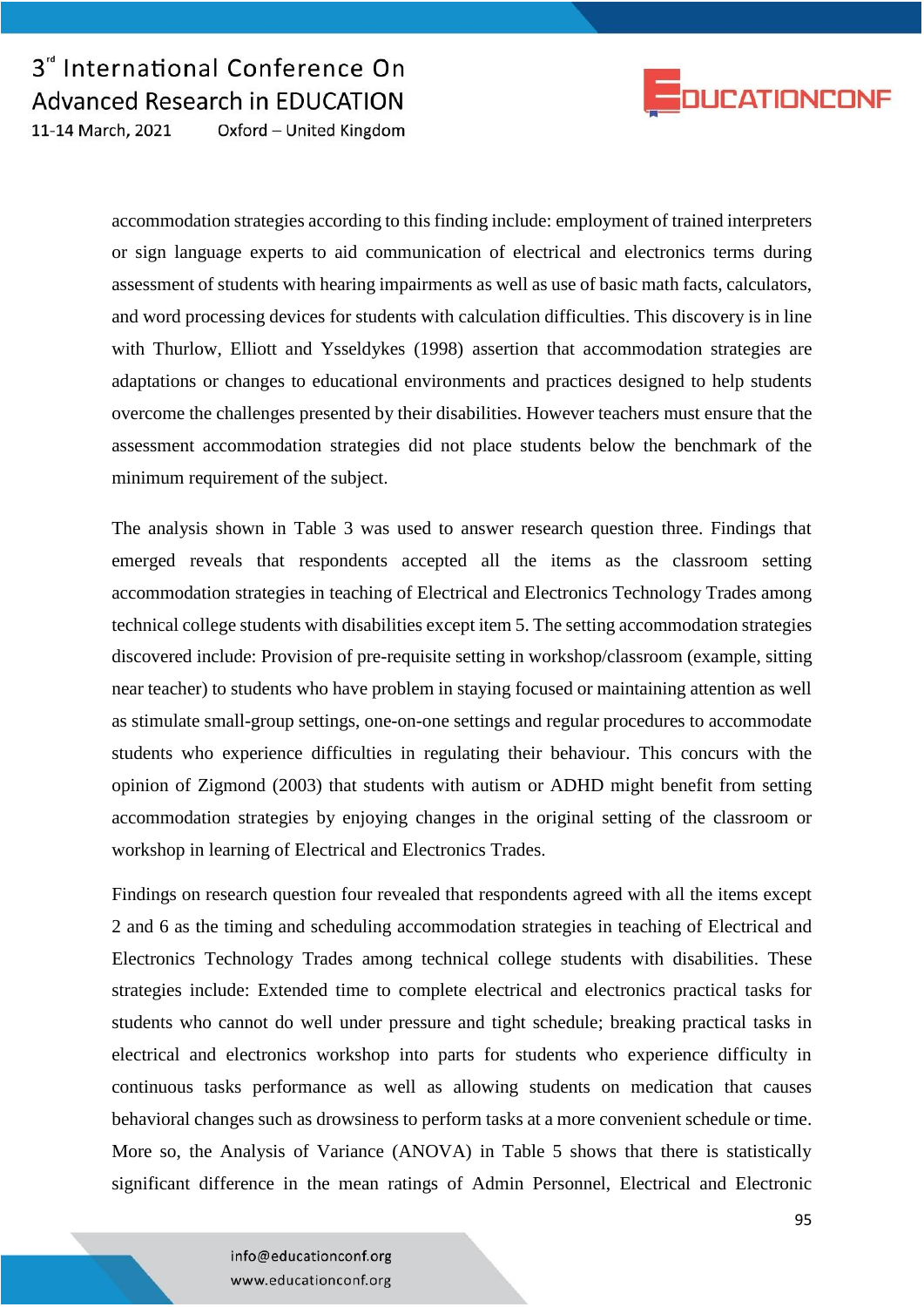



Teachers in Universities and Technical Colleges on accommodations strategies in teaching of Electrical and Electronics Trades among students with disabilities. The Post-Hoc-Test further indicated that the University Lecturers scored the highest mean, followed by Technical College teachers and then the Admin Staff in STEB. This means that the university teachers are more aware of accommodation strategies than technical college teachers and Admin Staff at STEB in Niger state, Nigeria. This finding is in line with the assertions of Oladele, Sani and Adebayo (2018) that most of stakeholders are not aware of social and disability inclusiveness policies and that teachers in Nigeria do not adapt accommodation strategies that can address the needs of learners with diverse background and disabilities.

#### **Conclusion**

There are several ways of supporting students with disabilities to be able cope with the requirements of the mainstream technical classrooms and workshops through the use of accommodation strategies. This study investigated the accommodation strategies in teaching of Electrical and Electronics Trades among technical college students with disabilities in Niger state, Nigeria. Findings revealed among others that students need individualized accommodation strategies to be able to cope in learning of Electrical and Electronics Trades in technical colleges. These include audio formats of lessons e.g audio book for students with visual impairments, text-to-speech software for students with speech impairments, as well as advanced organizers for students with Attention Deficit Hyperactivity Disorder (ADHD) that can enable them to access the same instructional presentation as those without disabilities. More so, findings showed that university lecturers are more aware of accommodation strategies needed by students with disabilities in technical colleges than Admin staff and Electrical and Electronics Trade Teachers.

> info@educationconf.org www.educationconf.org

96